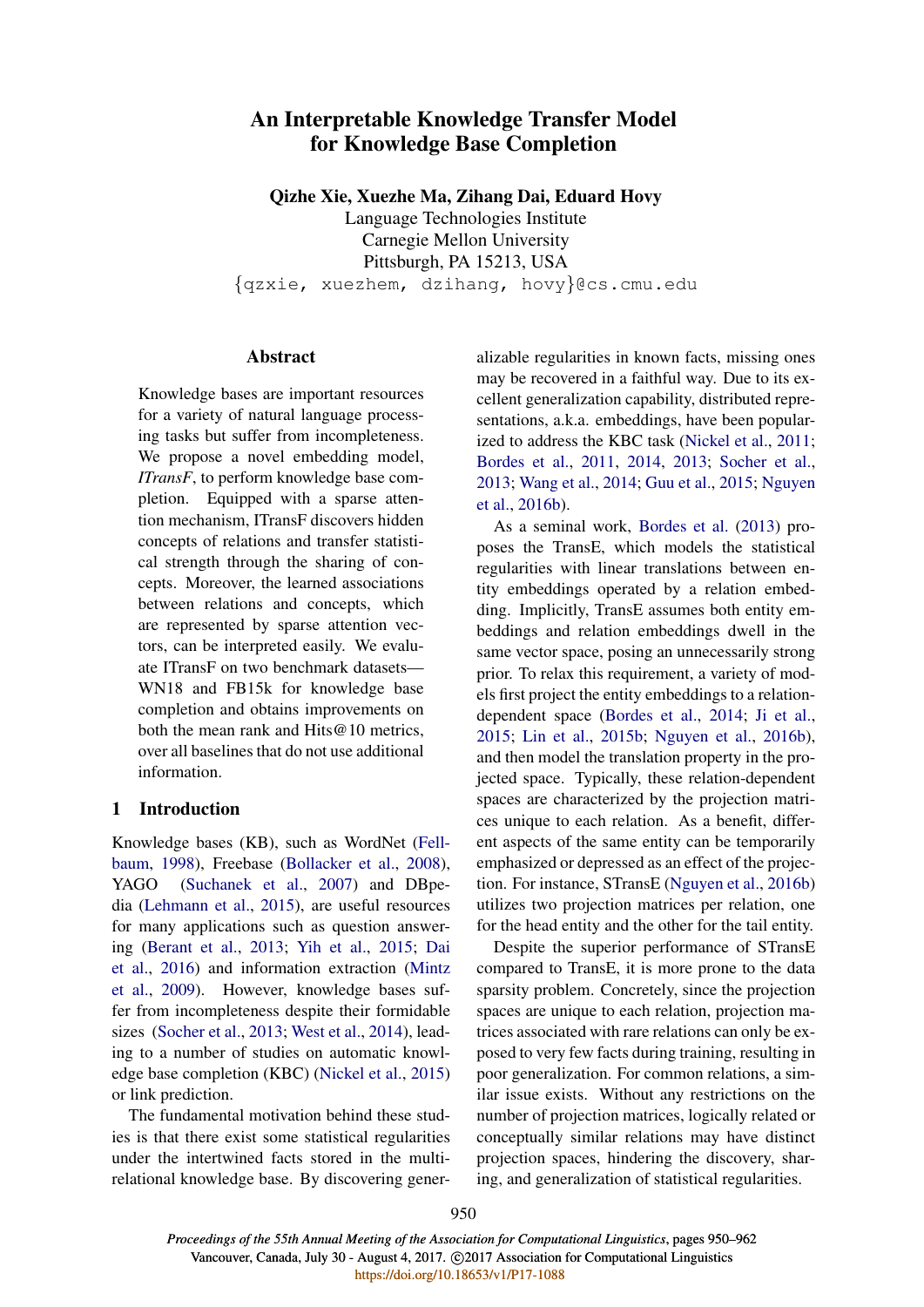Previously, a line of research makes use of external information such as textual relations from web-scale corpus or node features (Toutanova et al., 2015; Toutanova and Chen, 2015; Nguyen et al., 2016a), alleviating the sparsity problem. In parallel, recent work has proposed to model regularities beyond local facts by considering multirelation paths (García-Durán et al., 2015; Lin et al., 2015a; Shen et al., 2016). Since the number of paths grows exponentially with its length, as a side effect, path-based models enjoy much more training cases, suffering less from the problem.

In this paper, we propose an interpretable knowledge transfer model (ITransF), which encourages the sharing of statistic regularities between the projection matrices of relations and alleviates the data sparsity problem. At the core of ITransF is a sparse attention mechanism, which learns to compose shared concept matrices into relation-specific projection matrices, leading to a better generalization property. Without any external resources, ITransF improves mean rank and Hits@10 on two benchmark datasets, over all previous approaches of the same kind. In addition, the parameter sharing is clearly indicated by the learned sparse attention vectors, enabling us to interpret how knowledge transfer is carried out. To induce the desired sparsity during optimization, we further introduce a block iterative optimization algorithm.

In summary, the contributions of this work are: (i) proposing a novel knowledge embedding model which enables knowledge transfer by learning to discover shared regularities; (ii) introducing a learning algorithm to directly optimize a sparse representation from which the knowledge transferring procedure is interpretable; (iii) showing the effectiveness of our model by outperforming baselines on two benchmark datasets for knowledge base completion task.

#### 2 Notation and Previous Models

Let  $E$  denote the set of entities and  $R$  denote the set of relations. In knowledge base completion, given a training set P of triples  $(h, r, t)$  where  $h, t \in E$  are the head and tail entities having a relation  $r \in R$ , e.g., (*Steve Jobs*, FounderOf, *Apple*), we want to predict missing facts such as (*Steve Jobs*, Profession, *Businessperson*).

Most of the embedding models for knowledge base completion define an energy function  $f_r(h, t)$ 

according to the fact's plausibility (Bordes et al., 2011, 2014, 2013; Socher et al., 2013; Wang et al., 2014; Yang et al., 2015; Guu et al., 2015; Nguyen et al., 2016b). The models are learned to minimize energy  $f_r(h, t)$  of a plausible triple  $(h, r, t)$  and to maximize energy  $f_r(h', t')$  of an implausible triple  $(h', r, t').$ 

Motivated by the linear translation phenomenon observed in well trained word embeddings (Mikolov et al., 2013), TransE (Bordes et al., 2013) represents the head entity  $h$ , the relation  $r$ and the tail entity t with vectors **h**, **r** and **t**  $\in \mathbb{R}^n$ respectively, which were trained so that  $h+r \approx t$ . They define the energy function as

$$
f_r(h,t) = \|\mathbf{h} + \mathbf{r} - \mathbf{t}\|_{\ell}
$$

where  $\ell = 1$  or 2, which means either the  $\ell_1$  or the  $\ell_2$  norm of the vector  $h + r - t$  will be used depending on the performance on the validation set.

To better model relation-specific aspects of the same entity, TransR (Lin et al., 2015b) uses projection matrices and projects the head entity and the tail entity to a relation-dependent space. STransE (Nguyen et al., 2016b) extends TransR by employing different matrices for mapping the head and the tail entity. The energy function is

$$
f_r(h,t) = \|\mathbf{W}_{r,1}\mathbf{h} + \mathbf{r} - \mathbf{W}_{r,2}\mathbf{t}\|_{\ell}
$$

However, not all relations have abundant data to estimate the relation specific matrices as most of the training samples are associated with only a few relations, leading to the data sparsity problem for rare relations.

# 3 Interpretable Knowledge Transfer

### 3.1 Model

As discussed above, a fundamental weakness in TransR and STransE is that they equip each relation with a set of unique projection matrices, which not only introduces more parameters but also hinders knowledge sharing. Intuitively, many relations share some concepts with each other, although they are stored as independent symbols in KB. For example, the relation "(somebody) won award for (some work)" and "(somebody) was nominated for (some work)" both describe a person's high-quality work which wins an award or a nomination respectively. This phenomenon suggests that one relation actually represents a collection of real-world concepts, and one concept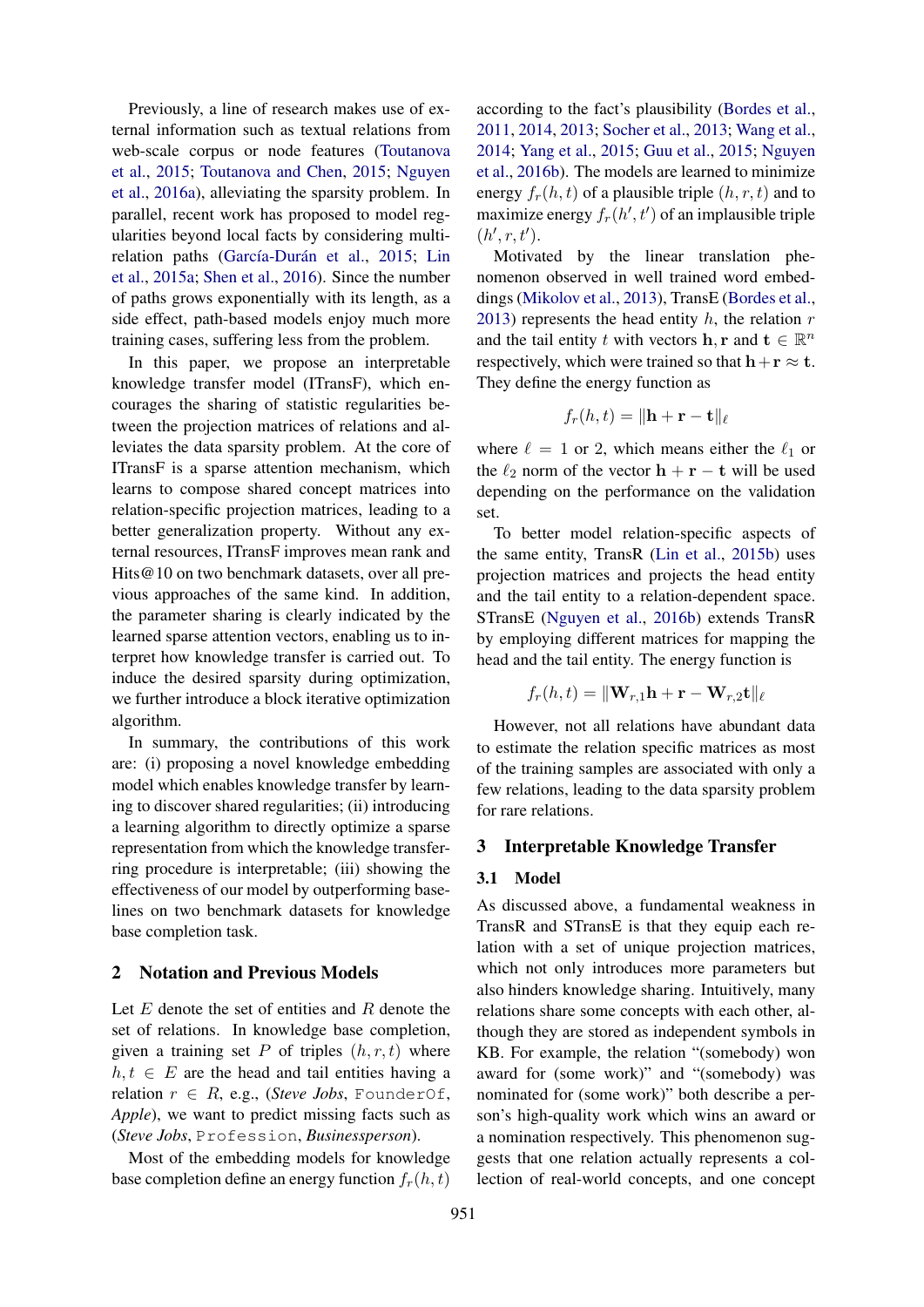can be shared by several relations. Inspired by the existence of such lower-level concepts, instead of defining a unique set of projection matrices for every relation, we can alternatively define a small set of concept projection matrices and then compose them into customized projection matrices. Effectively, the relation-dependent translation space is then reduced to the smaller concept spaces.

However, in general, we do not have prior knowledge about what concepts exist out there and how they are composed to form relations. Therefore, in ITransF, we propose to learn this information simultaneously from data, together with all knowledge embeddings. Following this idea, we first present the model details, then discuss the optimization techniques for training.

Energy function Specifically, we stack all the concept projection matrices to a 3-dimensional tensor  $\mathbf{D} \in \mathbb{R}^{m \times n \times n}$ , where m is the pre-specified number of concept projection matrices and  $n$  is the dimensionality of entity embeddings and relation embeddings. We let each relation select the most useful projection matrices from the tensor, where the selection is represented by an attention vector. The energy function of ITransF is defined as:

$$
f_r(h,t) = \|\mathbf{\alpha}_r^H \cdot \mathbf{D} \cdot \mathbf{h} + \mathbf{r} - \mathbf{\alpha}_r^T \cdot \mathbf{D} \cdot \mathbf{t}\|_{\ell} \quad (1)
$$

where  $\boldsymbol{\alpha}_r^H, \boldsymbol{\alpha}_r^T \in [0, 1]^m$ , satisfying  $\sum_i \boldsymbol{\alpha}_{r,i}^H =$ <br> $\sum_i \boldsymbol{\alpha}_{r,i}^T = 1$ , are normalized attention vectors  $i_{i} \alpha_{r,i}^{T}$  = 1, are normalized attention vectors used to compose all concept projection matrices in D by a convex combination. It is obvious that STransE can be expressed as a special case of our model when we use  $m = 2|R|$  concept matrices and set attention vectors to disjoint one-hot vectors. Hence our model space is a generalization of STransE. Note that we can safely use fewer concept matrices in ITransF and obtain better performance (see section 4.3), though STransE always requires  $2|R|$  projection matrices.

We follow previous work to minimize the following hinge loss function:

$$
\mathcal{L} = \sum_{\substack{(h,r,t)\sim P,\\(h',r,t')\sim N}} \left[\gamma + f_r(h,t) - f_r(h',t')\right]_+\tag{2}
$$

where  $P$  is the training set consisting of correct triples,  $N$  is the distribution of corrupted triples defined in section 3.3, and  $[\cdot]_+ = \max(\cdot, 0)$ . Note that we have omitted the dependence of  $N$  on  $(h, r, t)$  to avoid clutter. We normalize the entity vectors h, t, and the projected entity vectors

 $\boldsymbol{\alpha}_r^H \cdot \mathbf{D} \cdot \mathbf{h}$  and  $\boldsymbol{\alpha}_r^T \cdot \mathbf{D} \cdot \mathbf{t}$  to have unit length after each update, which is an effective regularization method that benefits all models.

Sparse attention vectors In Eq. (1), we have defined  $\boldsymbol{\alpha}_r^H$ ,  $\boldsymbol{\alpha}_r^T$  to be some normalized vectors used for composition. With a dense attention vector, it is computationally expensive to perform the convex combination of m matrices in each iteration. Moreover, a relation usually does not consist of all existing concepts in practice. Furthermore, when the attention vectors are sparse, it is often easier to interpret their behaviors and understand how concepts are shared by different relations.

Motivated by these potential benefits, we further hope to learn sparse attention vectors in ITransF. However, directly posing  $\ell_1$  regularization (Tibshirani, 1996) on the attention vectors fails to produce sparse representations in our preliminary experiment, which motivates us to enforce  $\ell_0$  constraints on  $\boldsymbol{\alpha}_r^T, \boldsymbol{\alpha}_r^H$ .

In order to satisfy both the normalization condition and the  $\ell_0$  constraints, we reparameterize the attention vectors in the following way:

$$
\mathbf{\alpha}_{r}^{H} = \text{SparseSoftmax}(\mathbf{v}_{r}^{H}, \mathbf{I}_{r}^{H})
$$

$$
\mathbf{\alpha}_{r}^{T} = \text{SparseSoftmax}(\mathbf{v}_{r}^{T}, \mathbf{I}_{r}^{T})
$$

where  $\mathbf{v}_r^H$ ,  $\mathbf{v}_r^T \in \mathbb{R}^m$  are the pre-softmax scores,  $\mathbf{I}_r^H, \mathbf{I}_r^T \in \{0,1\}^m$  are the sparse assignment vectors, indicating the non-zero entries of attention vectors, and the SparseSoftmax is defined as

$$
\text{SparseSoftmax}(\mathbf{v}, \mathbf{I})_i = \frac{\exp(\mathbf{v}_i / \tau) \mathbf{I}_i}{\sum_j \exp(\mathbf{v}_j / \tau) \mathbf{I}_j}
$$

with  $\tau$  being the temperature of Softmax.

With this reparameterization,  $\mathbf{v}_r^H$ ,  $\mathbf{v}_r^T$  and  $\mathbf{I}_r^H, \mathbf{I}_r^T$  replace  $\boldsymbol{\alpha}_r^T, \boldsymbol{\alpha}_r^H$  to become the real parameters of the model. Also, note that it is equivalent to pose the  $\ell_0$  constraints on  $\mathbf{I}_r^H, \mathbf{I}_r^T$  instead of  $\boldsymbol{\alpha}_r^T, \boldsymbol{\alpha}_r^H$ . Putting these modifications together, we can rewrite the optimization problem as

minimize 
$$
\mathcal{L}
$$
  
subject to  $||\mathbf{I}_r^H||_0 \le k, ||\mathbf{I}_r^T||_0 \le k$  (3)

where  $\mathcal L$  is the loss function defined in Eq. (2).

#### 3.2 Block Iterative Optimization

Though sparseness is favorable in practice, it is generally NP-hard to find the optimal solution under  $\ell_0$  constraints. Thus, we resort to an approximated algorithm in this work.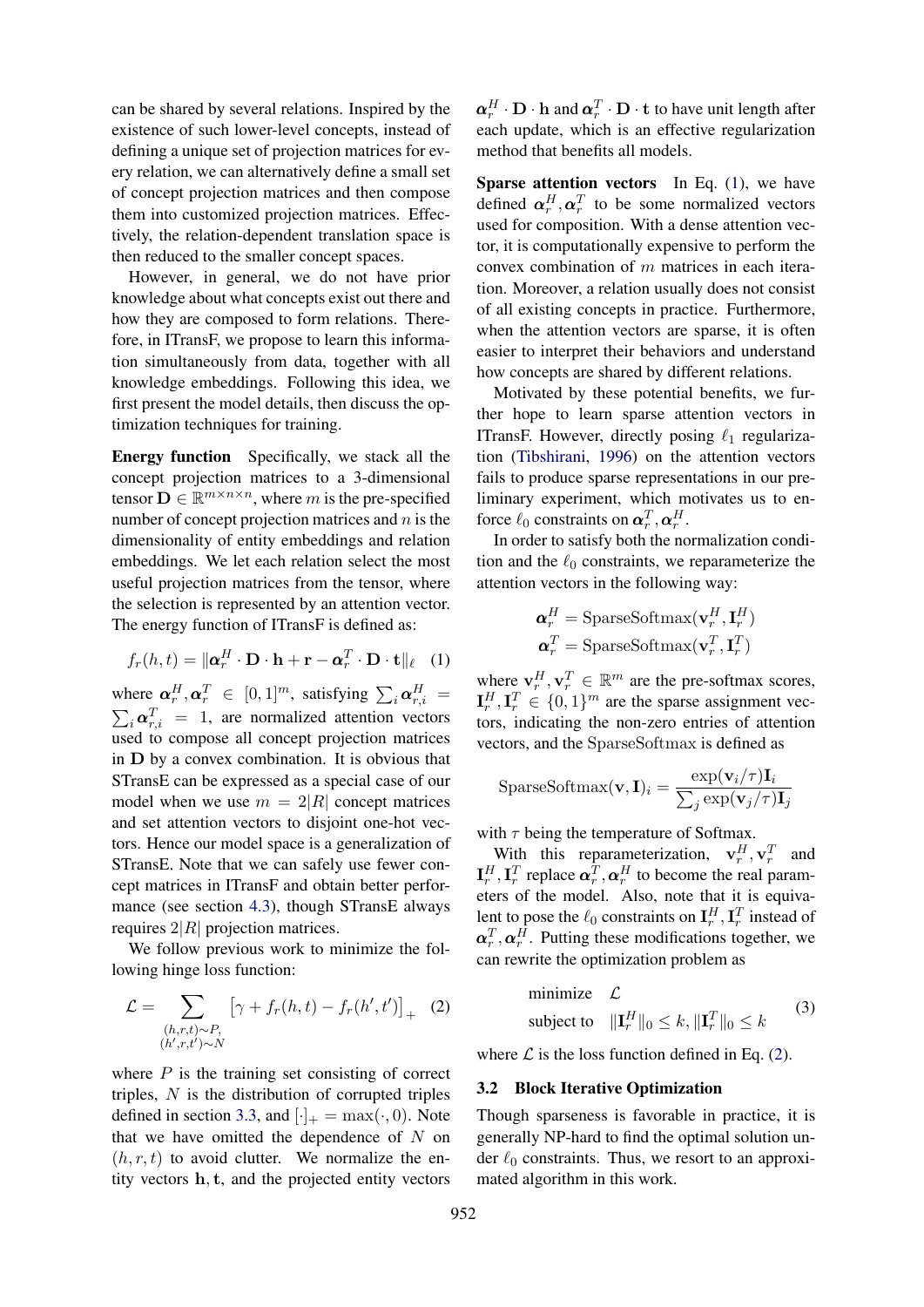For convenience, we refer to the parameters with and without the sparse constraints as the *sparse* partition and the *dense* partition, respectively. Based on this notion, the high-level idea of the approximated algorithm is to iteratively optimize one of the two partitions while holding the other one fixed. Since all parameters in the dense partition, including the embeddings, the projection matrices, and the pre-softmax scores, are fully differentiable with the sparse partition fixed, we can simply utilize SGD to optimize the dense partition. Then, the core difficulty lies in the step of optimizing the sparse partition (i.e. the sparse assignment vectors), during which we want the following two properties to hold

- 1. the sparsity required by the  $\ell_0$  constaint is maintained, and
- 2. the cost define by Eq. (2) is decreased.

Satisfying the two criterion seems to highly resemble the original problem defined in Eq. (3). However, the dramatic difference here is that with parameters in the dense partition regarded as constant, the cost function is decoupled w.r.t. each relation  $r$ . In other words, the optimal choice of  $\mathbf{I}_r^H, \mathbf{I}_r^T$  is independent of  $\mathbf{I}_{r'}^H, \mathbf{I}_{r'}^T$  for any  $r' \neq r$ . Therefore, we only need to consider the optimization for a single relation  $r$ , which is essentially an assignment problem. Note that, however,  $I_r^H$  and  $\mathbf{I}_r^T$  are still coupled, without which we basically reach the situation in a backpack problem. In principle, one can explore combinatorial optimization techniques to optimize  $\mathbf{I}_{r}^H$ ,  $\mathbf{I}_{r}^T$  jointly, which usually involve some iterative procedure. To avoid adding another inner loop to our algorithm, we turn to a simple but fast approximation method based on the following single-matrix cost.

Specifically, for each relation  $r$ , we consider the induced cost  $\mathcal{L}_{r,i}^H$  where only a single projection matrix  $i$  is used for the head entity:

$$
\mathcal{L}_{r,i}^H = \sum_{\substack{(h,r,t)\sim P_r,\\(h',r,t')\sim N_r}} \left[\gamma + f_{r,i}^H(h,t) - f_{r,i}^H(h',t')\right]_+
$$

where  $f_{r,i}^H(h,t) = \|\mathbf{D}_i \cdot \mathbf{h} + \mathbf{r} - \boldsymbol{\alpha}_r^T \cdot \mathbf{D} \cdot \mathbf{t}\|$  is the corresponding energy function, and the subscript in  $P_r$  and  $N_r$  denotes the subsets with relation r. Intuitively,  $\mathcal{L}_{r,i}^H$  measures, given the current tail attention vector  $\boldsymbol{\alpha}_r^T$ , if only one project matrix could be chosen for the head entity, how implausible  $D_i$  would be. Hence,  $i^* = \arg \min_i \mathcal{L}_{r,i}^H$  gives us the best single projection matrix on the head side given  $\boldsymbol{\alpha}_r^T$ .

Now, in order to choose the best  $k$  matrices, we basically ignore the interaction among projection matrices, and update  $I_r^H$  in the following way:

$$
\mathbf{I}_{r,i}^H \leftarrow \begin{cases} 1, & i \in \text{argpartition}_i(\mathcal{L}_{r,i}^H, k) \\ 0, & \text{otherwise} \end{cases}
$$

where the function  $\text{argpartition}_i(x_i, k)$  produces the index set of the lowest- $k$  values of  $x_i$ .

Analogously, we can define the single-matrix cost  $\mathcal{L}_{r,i}^T$  and the energy function  $f_{r,i}^T(h,t)$  on the tail side in a symmetric way. Then, the update rule for  $I_r^H$  follows the same derivation. Admittedly, the approximation described here is relatively crude. But as we will show in section 4, the proposed algorithm yields good performance empirically. We leave the further improvement of the optimization method as future work.

### 3.3 Corrupted Sample Generating Method

Recall that we need to sample a negative triple  $(h', r, t')$  to compute hinge loss shown in Eq. 2, given a positive triple  $(h, r, t) \in P$ . The distribution of negative triple is denoted by  $N(h, r, t)$ . Previous work (Bordes et al., 2013; Lin et al., 2015b; Yang et al., 2015; Nguyen et al., 2016b) generally constructs a set of corrupted triples by replacing the head entity or tail entity with a random entity uniformly sampled from the KB.

However, uniformly sampling corrupted entities may not be optimal. Often, the head and tail entities associated a relation can only belong to a specific domain. When the corrupted entity comes from other domains, it is very easy for the model to induce a large energy gap between true triple and corrupted one. As the energy gap exceeds  $\gamma$ , there will be no training signal from this corrupted triple. In comparison, if the corrupted entity comes from the same domain, the task becomes harder for the model, leading to more consistent training signal.

Motivated by this observation, we propose to sample corrupted head or tail from entities in the same domain with a probability  $p_r$  and from the whole entity set with probability  $1 - p_r$ . The choice of relation-dependent probability  $p_r$  is specified in Appendix A.1. In the rest of the paper, we refer to the new proposed sampling method as "domain sampling".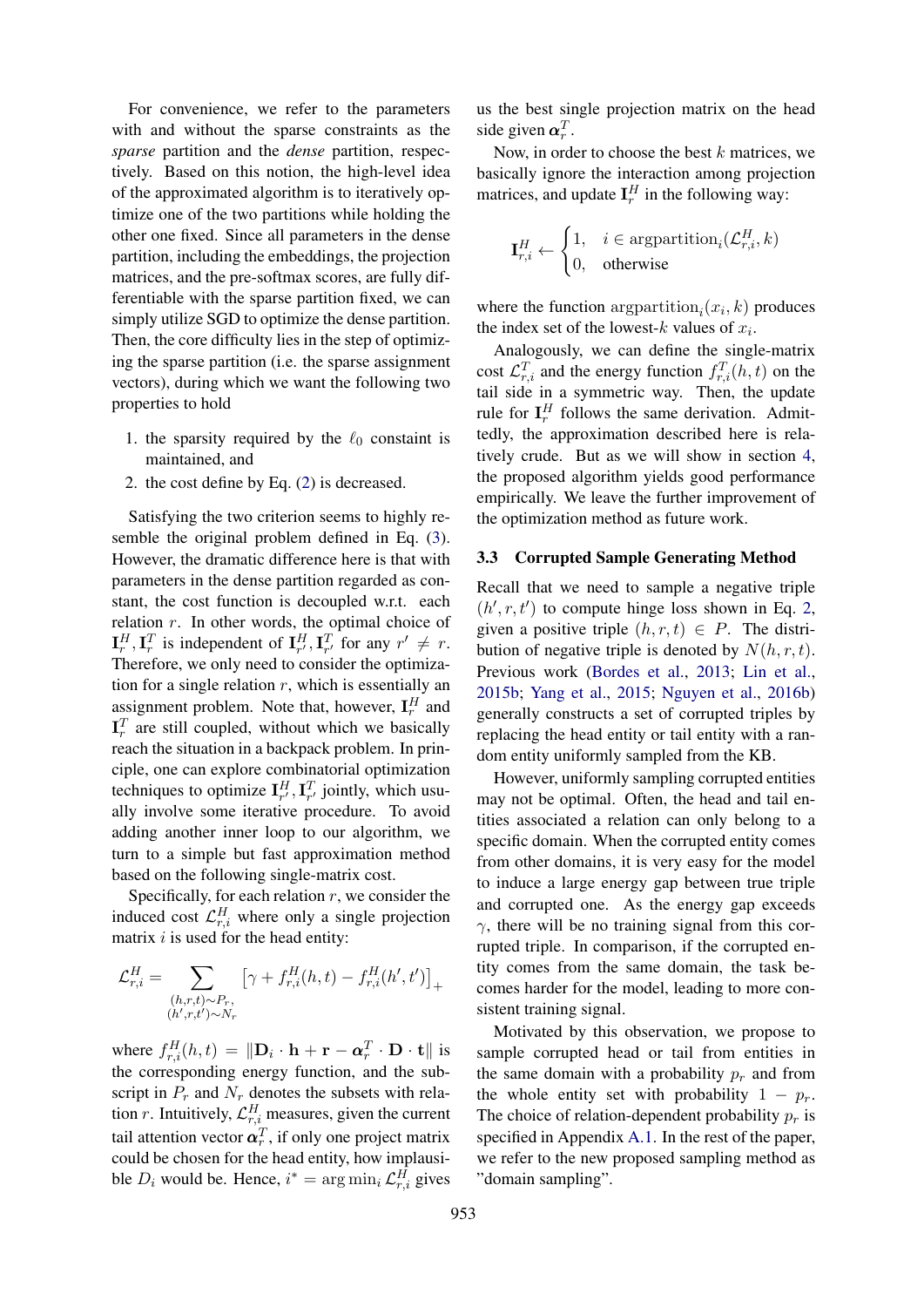### 4 Experiments

#### 4.1 Setup

To evaluate link prediction, we conduct experiments on the WN18 (WordNet) and FB15k (Freebase) introduced by Bordes et al. (2013) and use the same training/validation/test split as in (Bordes et al., 2013). The information of the two datasets is given in Table 1.

| Dataset $#E$       |        | #R    | #Train  | #Valid | #Test  |
|--------------------|--------|-------|---------|--------|--------|
| WN18               | 40.943 | 18    | 141.442 | 5.000  | 5.000  |
| FB <sub>15</sub> k | 14,951 | 1.345 | 483.142 | 50,000 | 59,071 |

Table 1: Statistics of FB15k and WN18 used in experiments. #E, #R denote the number of entities and relation types respectively. #Train, #Valid and #Test are the numbers of triples in the training, validation and test sets respectively.

In knowledge base completion task, we evaluate model's performance of predicting the head entity or the tail entity given the relation and the other entity. For example, to predict head given relation  $r$ and tail t in triple  $(h, r, t)$ , we compute the energy function  $f_r(h', t)$  for each entity  $h'$  in the knowledge base and rank all the entities according to the energy. We follow Bordes et al. (2013) to report the *filter* results, i.e., removing all other correct candidates  $h'$  in ranking. The rank of the correct entity is then obtained and we report the mean rank (mean of the predicted ranks) and Hits  $@10$  (top 10 accuracy). Lower mean rank or higher Hits@10 mean better performance.

#### 4.2 Implementation Details

We initialize the projection matrices with identity matrices added with a small noise sampled from normal distribution  $\mathcal{N}(0, 0.005^2)$ . The entity and relation vectors of ITransF are initialized by TransE (Bordes et al., 2013), following Lin et al. (2015b); Ji et al. (2015); García-Durán et al. (2016, 2015); Lin et al. (2015a). We ran minibatch SGD until convergence. We employ the "*Bernoulli*" sampling method to generate incorrect triples as used in Wang et al. (2014), Lin et al. (2015b), He et al. (2015), Ji et al. (2015) and Lin et al. (2015a).

STransE (Nguyen et al., 2016b) is the most similar knowledge embedding model to ours except that they use distinct projection matrices for each relation. We use the same hyperparameters as used in STransE and no significant improvement is observed when we alter hyperparameters. We set the margin  $\gamma$  to 5 and dimension of embedding n to 50 for WN18, and  $\gamma = 1, n = 100$  for FB15k. We set the batch size to 20 for WN18 and 1000 for FB15k. The learning rate is 0.01 on WN18 and 0.1 on FB15k. We use 30 matrices on WN18 and 300 matrices on FB15k. All the models are implemented with Theano (Bergstra et al., 2010). The Softmax temperature is set to 1/4.

# 4.3 Results & Analysis

The overall link prediction results<sup>1</sup> are reported in Table 2. Our model consistently outperforms previous models without external information on both the metrics of WN18 and FB15k. On WN18, we even achieve a much better mean rank with comparable Hits@10 than current state-of-the-art model IRN employing external information.

We can see that path information is very helpful on FB15k and models taking advantage of path information outperform intrinsic models by a significant margin. Indeed, a lot of facts are easier to recover with the help of multi-step inference. For example, if we know Barack Obama is born in Honolulu, a city in the United States, then we easily know the nationality of Obama is the United States. An straightforward way of extending our proposed model to k-step path  $P = \{r_i\}_{i=1}^k$  is to define a path energy function  $\|\boldsymbol{\alpha}_P^H \cdot \mathbf{D} \cdot \mathbf{h} + \sum_{P \in \mathcal{P}} \mathbf{r}_P \cdot \boldsymbol{\alpha}_P^T \cdot \mathbf{D} \cdot \mathbf{t}\|_{\ell}, \boldsymbol{\alpha}_P^H$  is a concept asso $r_i \in P$   $\mathbf{r}_i - \boldsymbol{\alpha}_P^T \cdot \mathbf{D} \cdot \mathbf{t} \parallel_{\ell}, \, \boldsymbol{\alpha}_P^H$  is a concept association related to the path. We plan to extend our model to multi-step path in the future.

To provide a detailed understanding why the proposed model achieves better performance, we present some further analysis in the sequel.

Performance on Rare Relations In the proposed ITransF, we design an attention mechanism to encourage knowledge sharing across different relations. Naturally, facts associated with rare relations should benefit most from such sharing, boosting the overall performance. To verify this hypothesis, we investigate our model's performance on relations with different frequency.

The overall distribution of relation frequencies resembles that of word frequencies, subject to the zipf's law. Since the frequencies of relations approximately follow a power distribution, their log

<sup>&</sup>lt;sup>1</sup>Note that although IRN (Shen et al., 2016) does not explicitly exploit path information, it performs multi-step inference through the multiple usages of external memory. When IRN is allowed to access memory once for each prediction, its Hits@10 is 80.7, similar to models without path information.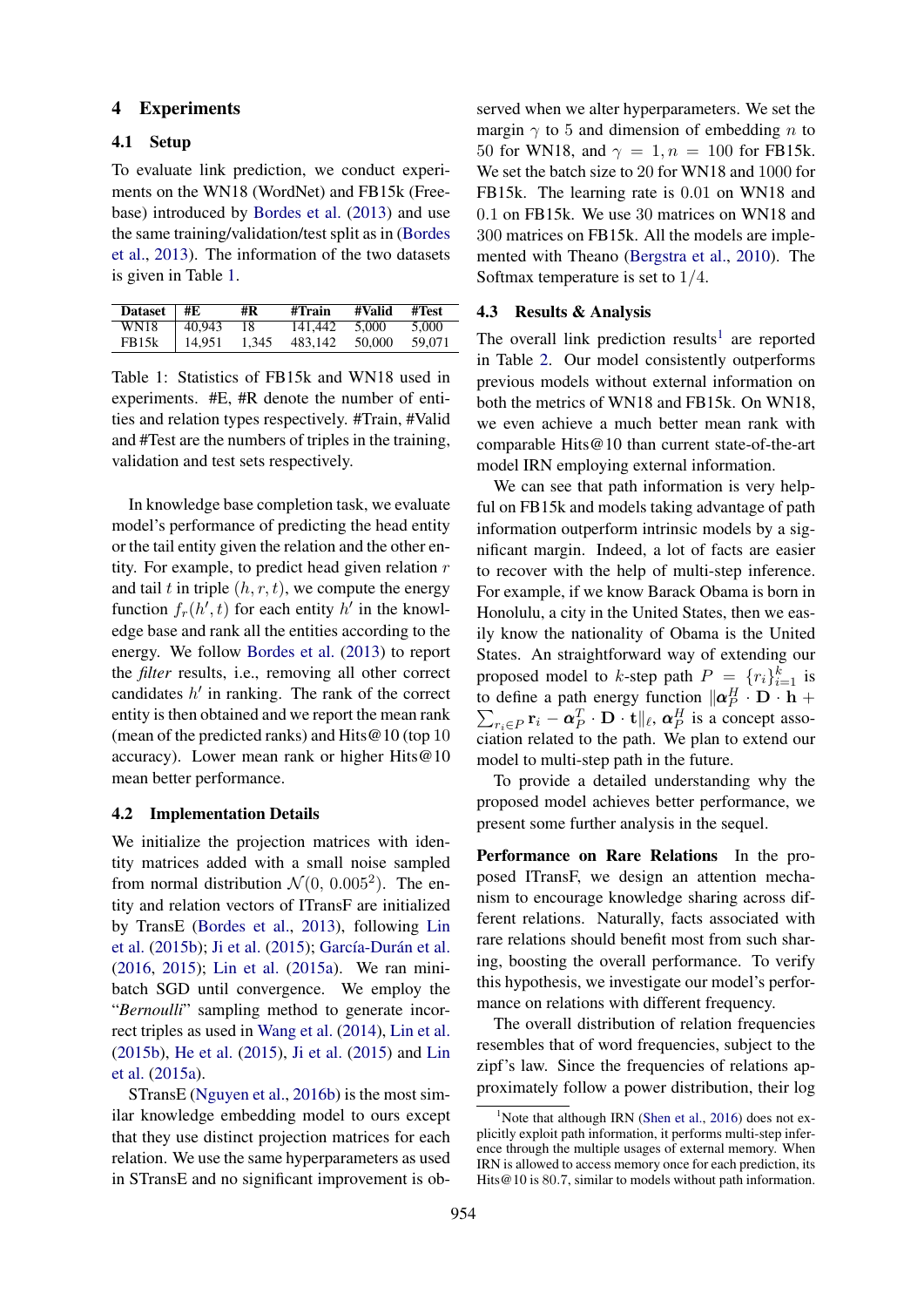| Model                               | <b>Additional Information</b> | <b>WN18</b> |             | <b>FB15k</b> |            |
|-------------------------------------|-------------------------------|-------------|-------------|--------------|------------|
|                                     |                               | Mean Rank   | Hits@10     | Mean Rank    | Hits $@10$ |
| SE (Bordes et al., 2011)            | N <sub>0</sub>                | 985         | 80.5        | 162          | 39.8       |
| Unstructured (Bordes et al., 2014)  | N <sub>0</sub>                | 304         | 38.2        | 979          | 6.3        |
| TransE (Bordes et al., 2013)        | N <sub>0</sub>                | 251         | 89.2        | 125          | 47.1       |
| TransH (Wang et al., 2014)          | N <sub>0</sub>                | 303         | 86.7        | 87           | 64.4       |
| TransR (Lin et al., 2015b)          | N <sub>0</sub>                | 225         | 92.0        | 77           | 68.7       |
| CTransR (Lin et al., 2015b)         | N <sub>0</sub>                | 218         | 92.3        | 75           | 70.2       |
| KG2E (He et al., 2015)              | N <sub>0</sub>                | 348         | 93.2        | 59           | 74.0       |
| TransD (Ji et al., $2015$ )         | N <sub>0</sub>                | 212         | 92.2        | 91           | 77.3       |
| TATEC (García-Durán et al., 2016)   | N <sub>0</sub>                |             |             | 58           | 76.7       |
| NTN (Socher et al., 2013)           | N <sub>0</sub>                |             | 66.1        |              | 41.4       |
| DISTMULT (Yang et al., 2015)        | N <sub>0</sub>                |             | 94.2        |              | 57.7       |
| STransE (Nguyen et al., 2016b)      | No                            | 206(244)    | 93.4 (94.7) | 69           | 79.7       |
| <b>ITransF</b>                      | N <sub>0</sub>                | <b>205</b>  | 94.2        | 65           | 81.0       |
| ITransF (domain sampling)           | N <sub>0</sub>                | 223         | 95.2        | 77           | 81.4       |
| RTransE (García-Durán et al., 2015) | Path                          |             |             | 50           | 76.2       |
| PTransE (Lin et al., 2015a)         | Path                          |             |             | 58           | 84.6       |
| NLFeat (Toutanova and Chen, 2015)   | Node + Link Features          |             | 94.3        |              | 87.0       |
| Random Walk (Wei et al., 2016)      | Path                          |             | 94.8        |              | 74.7       |
| IRN (Shen et al., $2016$ )          | <b>External Memory</b>        | 249         | 95.3        | 38           | 92.7       |

Table 2: Link prediction results on two datasets. Higher Hits@10 or lower Mean Rank indicates better performance. Following Nguyen et al. (2016b) and Shen et al. (2016), we divide the models into two groups. The first group contains intrinsic models without using extra information. The second group make use of additional information. Results in the brackets are another set of results STransE reported.

frequencies are linear. The statistics of relations on FB15k and WN18 are shown in Figure 1. We can clearly see that the distributions exhibit long tails, just like the Zipf's law for word frequency.

In order to study the performance of relations with different frequencies, we sort all relations by their frequency in the training set, and split them into 3 buckets evenly so that each bucket has a similar interval length of log frequency.

Within each bucket, we compare our model with STransE, as shown in Figure 2.<sup>2</sup> As we can see, on WN18, ITransF outperforms STransE by a significant margin on rare relations. In particular, in the last bin (rarest relations), the average Hits@10 increases from 55.2 to 93.8, showing the great benefits of transferring statistical strength from common relations to rare ones. The comparison on each relation is shown in Appendix A.2. On FB15k, we can also observe a similar pattern, although the degree of improvement is less significant. We conjecture the difference roots in the fact that many rare relations on FB15k have disjoint domains, knowledge transfer through common concepts is harder.

Interpretability In addition to the quantitative evidence supporting the effectiveness of knowledge sharing, we provide some intuitive examples to show how knowledge is shared in our model. As

we mentioned earlier, the sparse attention vectors fully capture the association between relations and concepts and hence the knowledge transfer among relations. Thus, we visualize the attention vectors for several relations on both WN18 and FB15K in Figure 3.

For WN18, the words "hyponym" and "hypernym" refer to words with more specific or general meaning respectively. For example, PhD is a hyponym of student and student is a hypernym of PhD. As we can see, concepts associated with the head entities in one relation are also associated with the tail entities in its reverse relation. Further, "instance hypernym" is a special hypernym with the head entity being an instance, and the tail entity being an abstract notion. A typical example is (*New York*, instance hypernym, *city*). This connection has also been discovered by our model, indicated by the fact that "instance\_hypernym(T)" and "hypernym(T)" share a common concept matrix. Finally, for symmetric relations like "similar\_to", we see the head attention is identical to the tail attention, which well matches our intuition.

On FB15k, we also see the sharing between reverse relations, as in "(somebody) won award for (some work)" and "(some work) award winning work (somebody)". What's more, although relation "won award for" and "was\_nominated\_for" share the same concepts,

<sup>&</sup>lt;sup>2</sup>Domain sampling is not employed.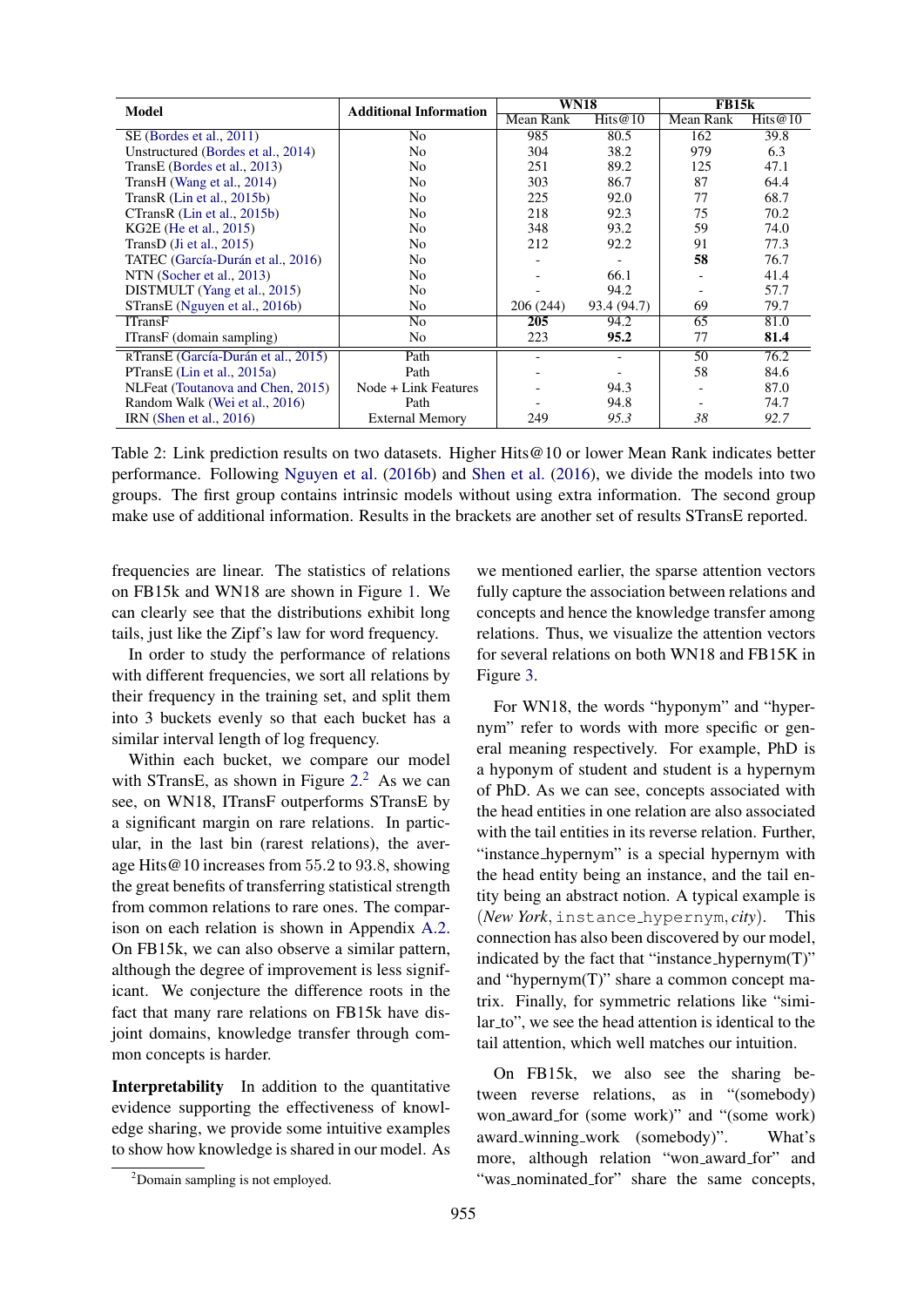

Figure 1: Frequencies and log frequencies of relations on two datasets. The X-axis are relations sorted by frequency.



Figure 2: Hits @10 on relations with different amount of data. We give each relation the equal weight and report the average Hits@10 of each relation in a bin instead of reporting the average Hits@10 of each sample in a bin. Bins with smaller index corresponding to high-frequency relations.

their attention distributions are different, suggesting distinct emphasis. Finally, symmetric relations like spouse behave similarly as mentioned before.

Model Compression A byproduct of parameter sharing mechanism employed by ITransF is a much more compact model with equal performance. Figure 5 plots the average performance of ITransF against the number of projection matrices m, together with two baseline models. On FB15k, when we reduce the number of matrices from 2200 to 30 ( $\sim$  90× compression), our model performance decreases by only 0.09% on Hits@10, still outperforming STransE. Similarly, on WN18, ITransF continues to achieve the best performance when we reduce the number of concept project matrices to 18.

### 5 Analysis on Sparseness

Sparseness is desirable since it contribute to interpretability and computational efficiency of our model. We investigate whether enforcing sparseness would deteriorate the model performance and compare our method with another sparse encoding methods in this section.

Dense Attention w/o  $\ell_1$  regularization Although  $\ell_0$  constrained model usually enjoys many practical advantages, it may deteriorate the model performance when applied improperly. Here, we show that our model employing sparse attention can achieve similar results with dense attention with a significantly less computational burden. We also compare dense attention with  $\ell_1$  regularization. We set the  $\ell_1$  coefficient to 0.001 in our experiments and does not apply Softmax since the  $\ell_1$ of a vector after Softmax is always 1. We compare models in a setting where the computation time of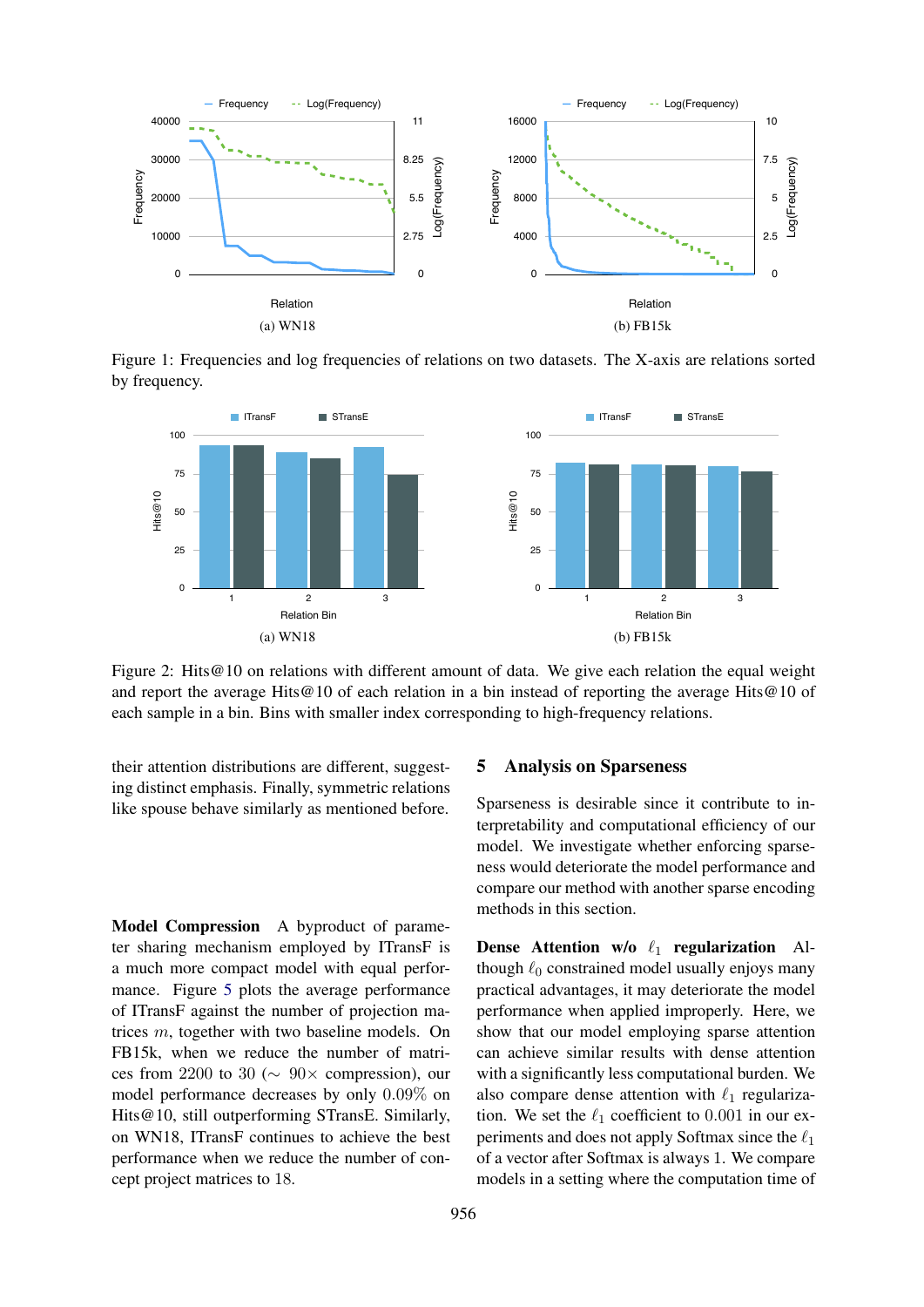

Figure 3: Heatmap visualization of attention vectors for ITransF on WN18 and FB15k. Each row is an attention vector  $\boldsymbol{\alpha}_r^H$  or  $\boldsymbol{\alpha}_r^T$  for a relation's head or tail concepts.



Figure 4: Heatmap visualization of  $\ell_1$  regularized dense attention vectors, which are not sparse. Note that the colorscale is not from 0 to 1 since Softmax is not applied.



Figure 5: Performance with different number of projection matrices. Note that the X-axis denoting the number of matrices is not linearly scaled.

dense attention model is acceptable<sup>3</sup>. We use  $22$ weight matrices on WN18 and 15 weight matrices on FB15k and train both the models for 2000 epochs.

The results are reported in Table 3. Generally, ITransF with sparse attention has slightly better or comparable performance comparing to dense attention. Further, we show the attention vectors of model with  $\ell_1$  regularized dense attention in Figure 4. We see that  $\ell_1$  regularization does not produce a sparse attention, especially on FB15k.

Nonnegative Sparse Encoding In the proposed model, we induce the sparsity by a carefully designed iterative optimization procedure. Apart from this approach, one may utilize sparse encoding techniques to obtain sparseness based on the pretrained projection matrices from STransE. Concretely, stacking |2R| pretrained projection

<sup>&</sup>lt;sup>3</sup>With 300 projection matrices, it takes  $1h1m$  to run one epoch for a model with dense attention.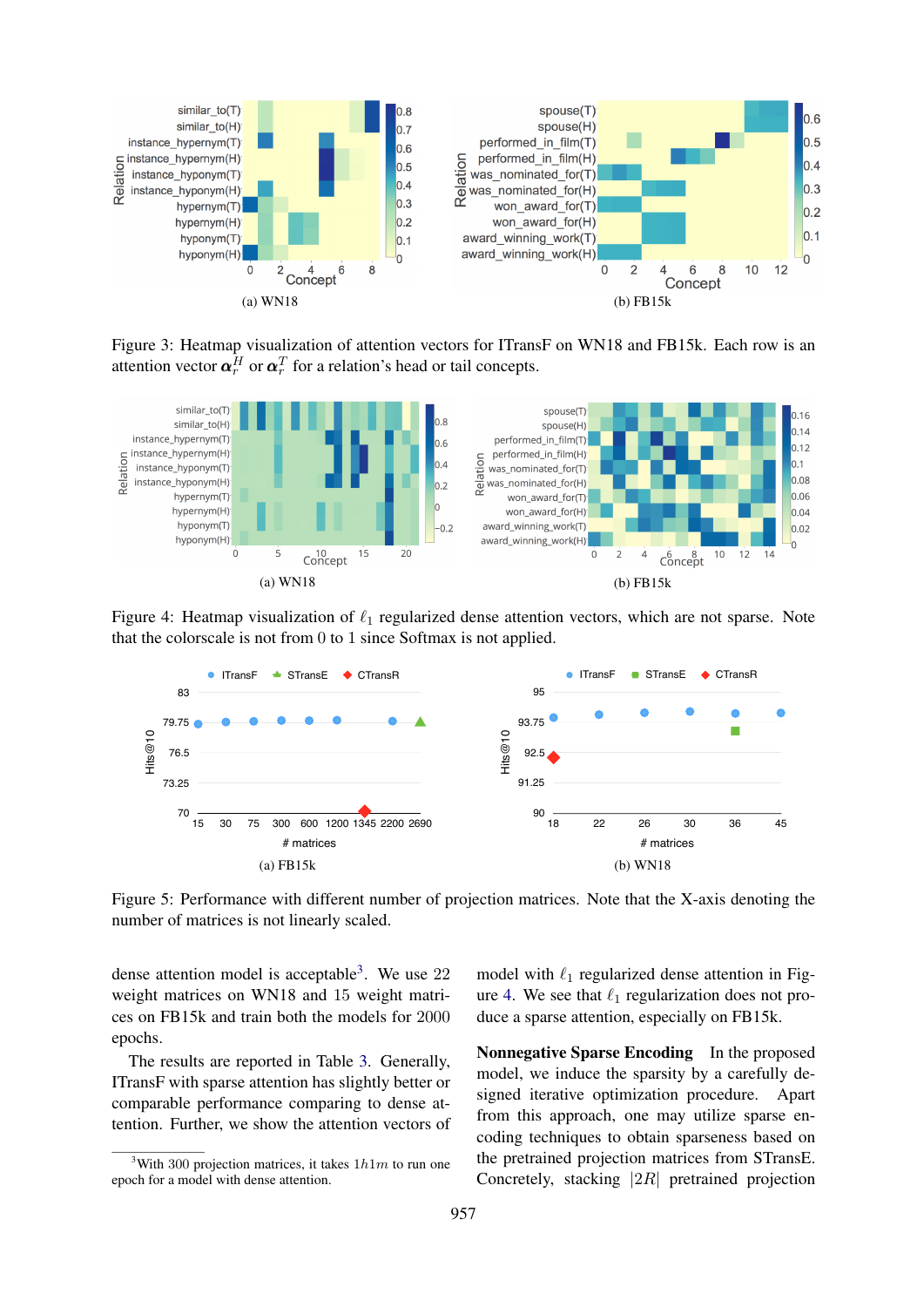| <b>Method</b>    |     | <b>WN18</b>     |       |     | <b>FB15k</b>    |                   |
|------------------|-----|-----------------|-------|-----|-----------------|-------------------|
|                  | MR  | H <sub>10</sub> | Time  | MR  | H <sub>10</sub> | Time              |
| Dense            | 199 | 94.0            | 4m34s | 69  | 79.4            | 4m30s             |
| Dense + $\ell_1$ | 228 | 94.2            | 4m25s | 131 | 78.9            | 5m47s             |
| Sparse           | 207 | 94.1            | 2m32s | 67  | 79.6            | 1 <sub>m52s</sub> |

Table 3: Performance of model with dense attention vectors or sparse attention vectors. MR, H10 and Time denotes mean rank, Hits@10 and training time per epoch respectively

matrices into a 3-dimensional tensor  $X \in \mathcal{C}$  $\mathbb{R}^{2|R| \times n \times n}$ , similar sparsity can be induced by solving an  $\ell_1$ -regularized tensor completion problem  $\min_{\mathbf{A}, \mathbf{D}} ||\mathbf{X} - \mathbf{D}\mathbf{A}||_2^2 + \lambda ||\mathbf{A}||_{\ell_1}$ . Basically, A plays the same role as the attention vectors in our model. For more details, we refer readers to (Faruqui et al., 2015).

For completeness, we compare our model with the aforementioned approach<sup>4</sup>. The comparison is summarized in table 4. On both benchmarks, ITransF achieves significant improvement against sparse encoding on pretrained model. This performance gap should be expected since the objective function of sparse encoding methods is to minimize the reconstruction loss rather than optimize the criterion for link prediction.

| Method          | <b>WN18</b> |      | <b>FB15k</b> |      |
|-----------------|-------------|------|--------------|------|
|                 | MR          | H10  | MR           | H10  |
| Sparse Encoding | 211         | 86.6 | 66           | 79.1 |
| ITransF         | 205         | 94.2 | 65           | 81.0 |

Table 4: Different methods to obtain sparse representations

# 6 Related Work

In KBC, CTransR (Lin et al., 2015b) enables relation embedding sharing across similar relations, but they cluster relations before training rather than learning it in a principled way. Further, they do not solve the data sparsity problem because there is no sharing of projection matrices which have a lot more parameters. Learning the association between semantic relations has been used in related problems such as relational similarity measurement (Turney, 2012) and relation adaptation (Bollegala et al., 2015).

Data sparsity is a common problem in many fields. Transfer learning (Pan and Yang, 2010) has been shown to be promising to transfer knowledge and statistical strengths across similar models or languages. For example, Bharadwaj et al. (2016) transfers models on resource-rich languages to low resource languages by parameter sharing through common phonological features in name entity recognition. Zoph et al. (2016) initialize from models trained by resource-rich languages to translate low-resource languages.

Several works on obtaining a sparse attention (Martins and Astudillo, 2016; Makhzani and Frey, 2014; Shazeer et al., 2017) share a similar idea of sorting the values before softmax and only keeping the  $K$  largest values. However, the sorting operation in these works is not GPU-friendly.

The block iterative optimization algorithm in our work is inspired by LightRNN (Li et al., 2016). They allocate every word in the vocabulary in a table. A word is represented by a row vector and a column vector depending on its position in the table. They iteratively optimize embeddings and allocation of words in tables.

### 7 Conclusion and Future Work

In summary, we propose a knowledge embedding model which can discover shared hidden concepts, and design a learning algorithm to induce the interpretable sparse representation. Empirically, we show our model can improve the performance on two benchmark datasets without external resources, over all previous models of the same kind.

In the future, we plan to enable ITransF to perform multi-step inference, and extend the sharing mechanism to entity and relation embeddings, further enhancing the statistical binding across parameters. In addition, our framework can also be applied to multi-task learning, promoting a finer sharing among different tasks.

### Acknowledgments

We thank anonymous reviewers and Graham Neubig for valuable comments. We thank Yulun Du, Paul Mitchell, Abhilasha Ravichander, Pengcheng Yin and Chunting Zhou for suggestions on the draft. We are also appreciative for the great working environment provided by staff in LTI.

This research was supported in part by DARPA grant FA8750-12-2-0342 funded under the DEFT program.

<sup>&</sup>lt;sup>4</sup>We use the toolkit provided by (Faruqui et al., 2015).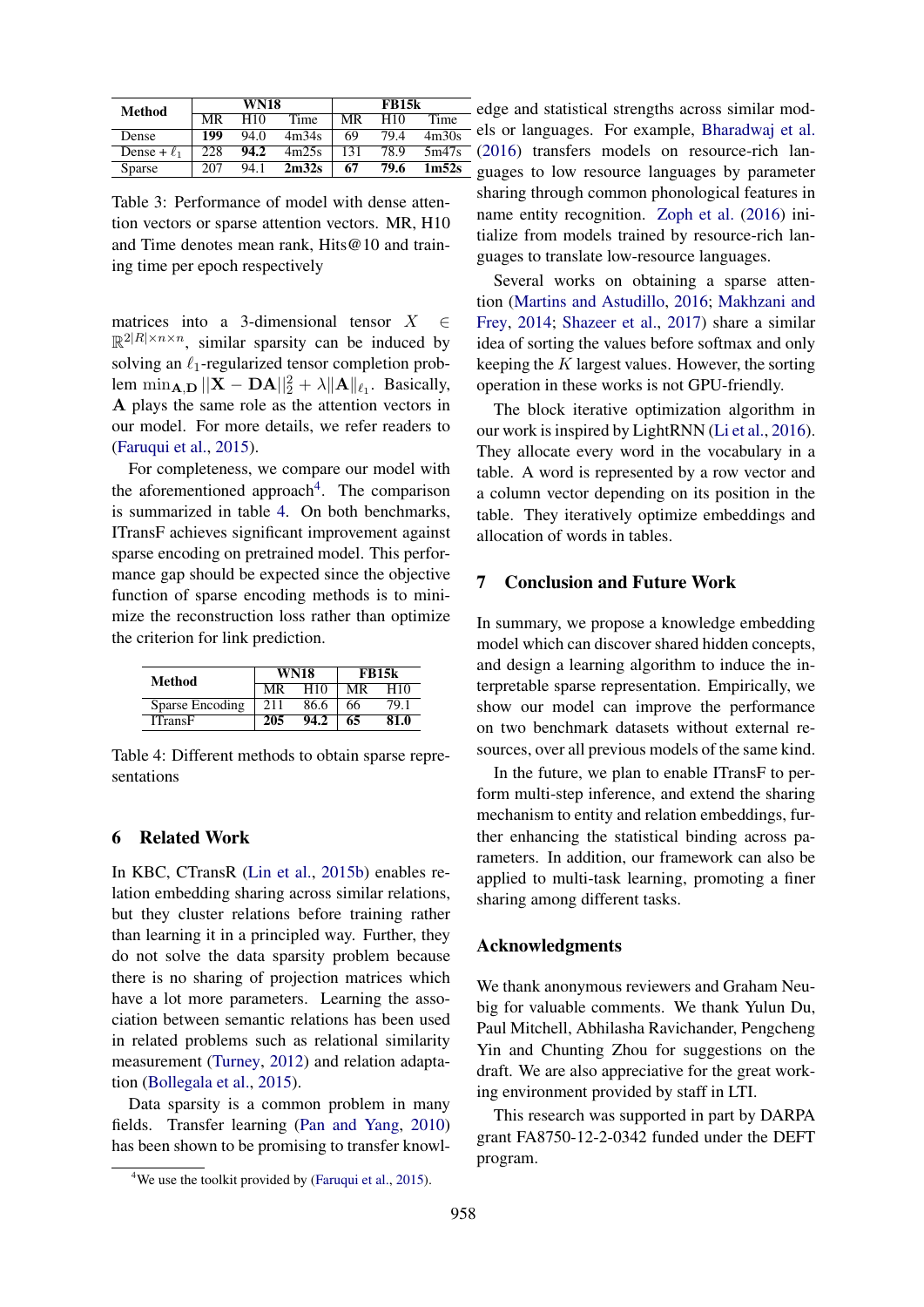### References

- Jonathan Berant, Andrew Chou, Roy Frostig, and Percy Liang. 2013. Semantic parsing on Freebase from question-answer pairs. In *Proceedings of the 2013 Conference on Empirical Methods in Natural Language Processing*. Association for Computational Linguistics, Seattle, Washington, USA, pages 1533– 1544.
- James Bergstra, Olivier Breuleux, Frédéric Bastien, Pascal Lamblin, Razvan Pascanu, Guillaume Desjardins, Joseph Turian, David Warde-Farley, and Yoshua Bengio. 2010. Theano: a cpu and gpu math expression compiler. In *Proceedings of the Python for scientific computing conference (SciPy)*. Austin, TX, volume 4, page 3.
- Akash Bharadwaj, David Mortensen, Chris Dyer, and Jaime Carbonell. 2016. Phonologically aware neural model for named entity recognition in low resource transfer settings. In *Proceedings of the 2016 Conference on Empirical Methods in Natural Language Processing*. Association for Computational Linguistics, pages 1462–1472.
- Kurt Bollacker, Colin Evans, Praveen Paritosh, Tim Sturge, and Jamie Taylor. 2008. Freebase: A Collaboratively Created Graph Database for Structuring Human Knowledge. In *Proceedings of the 2008 ACM SIGMOD International Conference on Management of Data*. pages 1247–1250.
- Danushka Bollegala, Takanori Maehara, and Ken-ichi Kawarabayashi. 2015. Embedding semantic relations into word representations. In *Proceedings of the Twenty-Fourth International Joint Conference on Artificial Intelligence*.
- Antoine Bordes, Xavier Glorot, Jason Weston, and Yoshua Bengio. 2014. A Semantic Matching Energy Function for Learning with Multi-relational Data. *Machine Learning* 94(2):233–259.
- Antoine Bordes, Nicolas Usunier, Alberto Garcia-Duran, Jason Weston, and Oksana Yakhnenko. 2013. Translating Embeddings for Modeling Multirelational Data. In *Advances in Neural Information Processing Systems 26*, pages 2787–2795.
- Antoine Bordes, Jason Weston, Ronan Collobert, and Yoshua Bengio. 2011. Learning Structured Embeddings of Knowledge Bases. In *Proceedings of the Twenty-Fifth AAAI Conference on Artificial Intelligence*. pages 301–306.
- Zihang Dai, Lei Li, and Wei Xu. 2016. Cfo: Conditional focused neural question answering with largescale knowledge bases. In *Proceedings of the 54th Annual Meeting of the Association for Computational Linguistics (Volume 1: Long Papers)*. Association for Computational Linguistics, Berlin, Germany, pages 800–810.
- Manaal Faruqui, Yulia Tsvetkov, Dani Yogatama, Chris Dyer, and Noah A. Smith. 2015. Sparse overcomplete word vector representations. In *Proceedings of the 53rd Annual Meeting of the Association for Computational Linguistics and the 7th International Joint Conference on Natural Language Processing (Volume 1: Long Papers)*. Association for Computational Linguistics, Beijing, China, pages 1491– 1500.
- Christiane D. Fellbaum. 1998. *WordNet: An Electronic Lexical Database*. MIT Press.
- Alberto García-Durán, Antoine Bordes, and Nicolas Usunier. 2015. Composing Relationships with Translations. In *Proceedings of the 2015 Conference on Empirical Methods in Natural Language Processing*. pages 286–290.
- Alberto García-Durán, Antoine Bordes, Nicolas Usunier, and Yves Grandvalet. 2016. Combining Two and Three-Way Embedding Models for Link Prediction in Knowledge Bases. *Journal of Artificial Intelligence Research* 55:715–742.
- Kelvin Guu, John Miller, and Percy Liang. 2015. Traversing Knowledge Graphs in Vector Space. In *Proceedings of the 2015 Conference on Empirical Methods in Natural Language Processing*. pages 318–327.
- Shizhu He, Kang Liu, Guoliang Ji, and Jun Zhao. 2015. Learning to Represent Knowledge Graphs with Gaussian Embedding. In *Proceedings of the 24th ACM International on Conference on Information and Knowledge Management*. pages 623–632.
- Guoliang Ji, Shizhu He, Liheng Xu, Kang Liu, and Jun Zhao. 2015. Knowledge Graph Embedding via Dynamic Mapping Matrix. In *Proceedings of the 53rd Annual Meeting of the Association for Computational Linguistics and the 7th International Joint Conference on Natural Language Processing (Volume 1: Long Papers)*. pages 687–696.
- Jens Lehmann, Robert Isele, Max Jakob, Anja Jentzsch, Dimitris Kontokostas, Pablo N. Mendes, Sebastian Hellmann, Mohamed Morsey, Patrick van Kleef, Sören Auer, and Christian Bizer. 2015. DBpedia - A Large-scale, Multilingual Knowledge Base Extracted from Wikipedia. *Semantic Web* 6(2):167– 195.
- Xiang Li, Tao Qin, Jian Yang, and Tieyan Liu. 2016. LightRNN: Memory and Computation-Efficient Recurrent Neural Networks. In *Advances in Neural Information Processing Systems 29*.
- Yankai Lin, Zhiyuan Liu, Huanbo Luan, Maosong Sun, Siwei Rao, and Song Liu. 2015a. Modeling Relation Paths for Representation Learning of Knowledge Bases. In *Proceedings of the 2015 Conference on Empirical Methods in Natural Language Processing*. pages 705–714.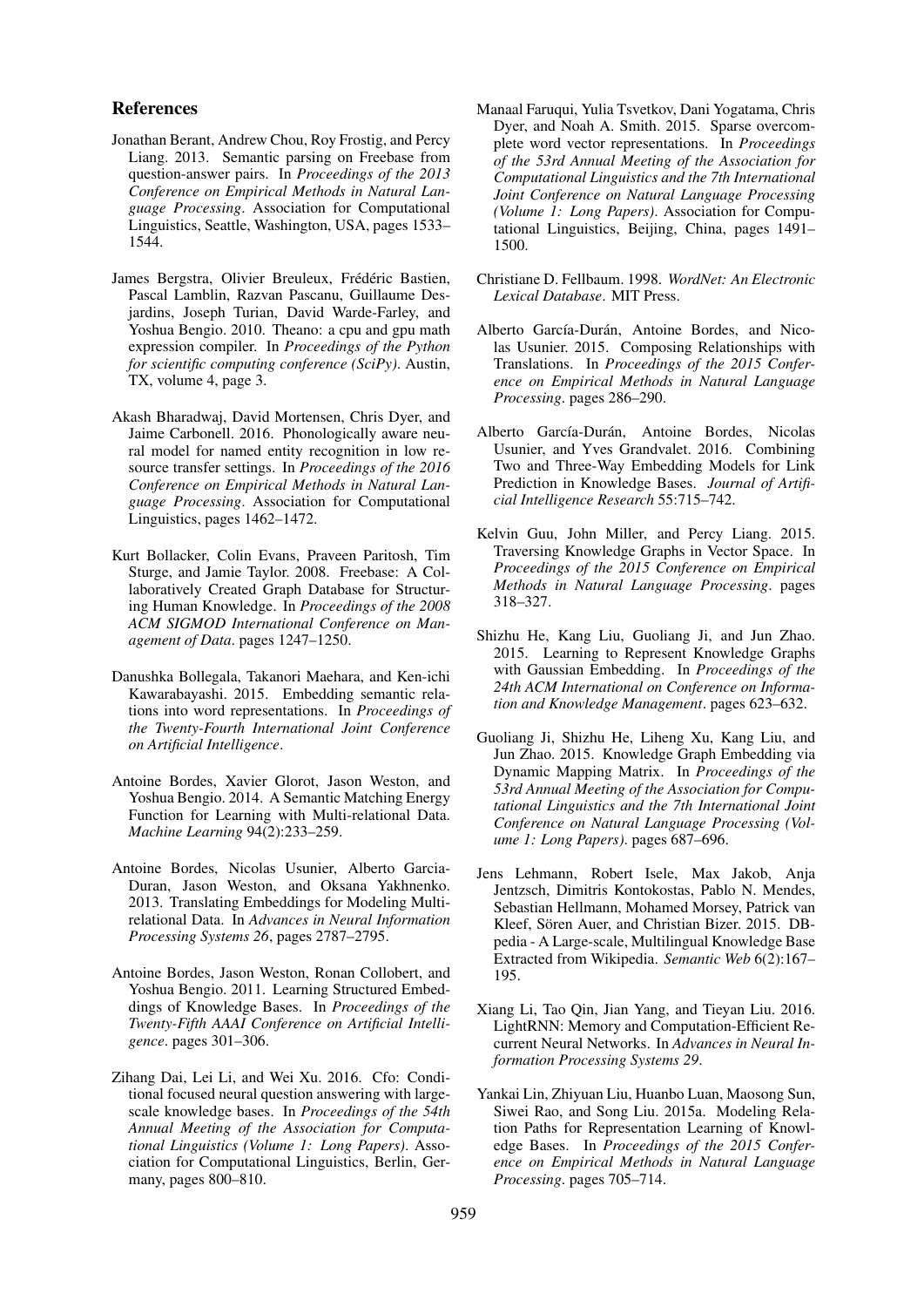- Yankai Lin, Zhiyuan Liu, Maosong Sun, Yang Liu, and Xuan Zhu. 2015b. Learning Entity and Relation Embeddings for Knowledge Graph Completion. In *Proceedings of the Twenty-Ninth AAAI Conference on Artificial Intelligence Learning*, pages 2181–2187.
- Alireza Makhzani and Brendan Frey. 2014. K-sparse autoencoders. In *Proceedings of the International Conference on Learning Representations*.
- André FT Martins and Ramón Fernandez Astudillo. 2016. From softmax to sparsemax: A sparse model of attention and multi-label classification. In *Proceedings of the 33th International Conference on Machine Learning*.
- Tomas Mikolov, Ilya Sutskever, Kai Chen, Greg S Corrado, and Jeff Dean. 2013. Distributed representations of words and phrases and their compositionality. In *Advances in neural information processing systems*. pages 3111–3119.
- Mike Mintz, Steven Bills, Rion Snow, and Daniel Jurafsky. 2009. Distant supervision for relation extraction without labeled data. In *Proceedings of the Joint Conference of the 47th Annual Meeting of the ACL and the 4th International Joint Conference on Natural Language Processing of the AFNLP*. Association for Computational Linguistics, Suntec, Singapore, pages 1003–1011.
- Dat Quoc Nguyen, Kairit Sirts, Lizhen Qu, and Mark Johnson. 2016a. Neighborhood mixture model for knowledge base completion. In *Proceedings of the 20th SIGNLL Conference on Computational Natural Language Learning (CoNLL)*. Association for Computational Linguistics, page 4050.
- Dat Quoc Nguyen, Kairit Sirts, Lizhen Qu, and Mark Johnson. 2016b. STransE: a novel embedding model of entities and relationships in knowledge bases. In *Proceedings of the 2016 Conference of the North American Chapter of the Association for Computational Linguistics: Human Language Technologies*. pages 460–466.
- Maximilian Nickel, Kevin Murphy, Volker Tresp, and Evgeniy Gabrilovich. 2015. A Review of Relational Machine Learning for Knowledge Graphs. *Proceedings of the IEEE, to appear* .
- Maximilian Nickel, Volker Tresp, and Hans-Peter Kriegel. 2011. A Three-Way Model for Collective Learning on Multi-Relational Data. In *Proceedings of the 28th International Conference on Machine Learning*. pages 809–816.
- Sinno Jialin Pan and Qiang Yang. 2010. A survey on transfer learning. *IEEE Transactions on knowledge and data engineering* 22(10):1345–1359.
- Noam Shazeer, Azalia Mirhoseini, Krzysztof Maziarz, Andy Davis, Quoc Le, Geoffrey Hinton, and Jeff Dean. 2017. Outrageously large neural networks:

The sparsely-gated mixture-of-experts layer. In *Proceedings of the International Conference on Learning Representations*.

- Yelong Shen, Po-Sen Huang, Ming-Wei Chang, and Jianfeng Gao. 2016. Implicit reasonet: Modeling large-scale structured relationships with shared memory. *arXiv preprint arXiv:1611.04642* .
- Richard Socher, Danqi Chen, Christopher D Manning, and Andrew Ng. 2013. Reasoning With Neural Tensor Networks for Knowledge Base Completion. In *Advances in Neural Information Processing Systems 26*, pages 926–934.
- Fabian M. Suchanek, Gjergji Kasneci, and Gerhard Weikum. 2007. YAGO: A Core of Semantic Knowledge. In *Proceedings of the 16th International Conference on World Wide Web*. pages 697–706.
- Robert Tibshirani. 1996. Regression shrinkage and selection via the lasso. *Journal of the Royal Statistical Society. Series B (Methodological)* pages 267–288.
- Kristina Toutanova and Danqi Chen. 2015. Observed Versus Latent Features for Knowledge Base and Text Inference. In *Proceedings of the 3rd Workshop on Continuous Vector Space Models and their Compositionality*. pages 57–66.
- Kristina Toutanova, Danqi Chen, Patrick Pantel, Hoifung Poon, Pallavi Choudhury, and Michael Gamon. 2015. Representing Text for Joint Embedding of Text and Knowledge Bases. In *Proceedings of the 2015 Conference on Empirical Methods in Natural Language Processing*. pages 1499–1509.
- Peter D Turney. 2012. Domain and function: A dualspace model of semantic relations and compositions. *Journal of Artificial Intelligence Research* 44:533– 585.
- Zhen Wang, Jianwen Zhang, Jianlin Feng, and Zheng Chen. 2014. Knowledge Graph Embedding by Translating on Hyperplanes. In *Proceedings of the Twenty-Eighth AAAI Conference on Artificial Intelligence*, pages 1112–1119.
- Zhuoyu Wei, Jun Zhao, and Kang Liu. 2016. Mining inference formulas by goal-directed random walks. In *Proceedings of the 2016 Conference on Empirical Methods in Natural Language Processing*. Association for Computational Linguistics, Austin, Texas, pages 1379–1388.
- Robert West, Evgeniy Gabrilovich, Kevin Murphy, Shaohua Sun, Rahul Gupta, and Dekang Lin. 2014. Knowledge Base Completion via Searchbased Question Answering. In *Proceedings of the 23rd International Conference on World Wide Web*. pages 515–526.
- Bishan Yang, Wen-tau Yih, Xiaodong He, Jianfeng Gao, and Li Deng. 2015. Embedding Entities and Relations for Learning and Inference in Knowledge Bases. In *Proceedings of the International Conference on Learning Representations*.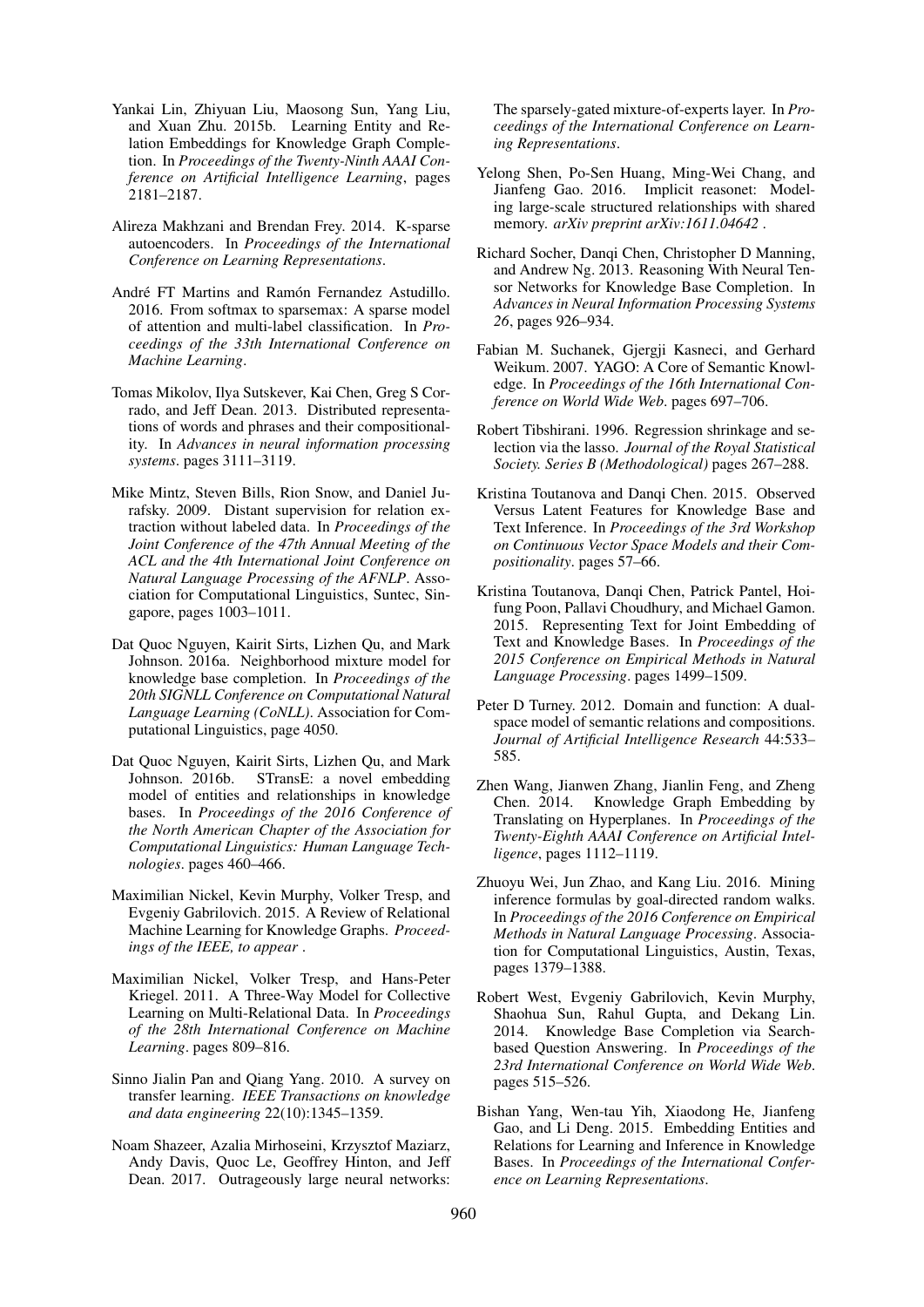- Wen-tau Yih, Ming-Wei Chang, Xiaodong He, and Jianfeng Gao. 2015. Semantic parsing via staged query graph generation: Question answering with knowledge base. In *Proceedings of the 53rd Annual Meeting of the Association for Computational Linguistics and the 7th International Joint Conference on Natural Language Processing (Volume 1: Long Papers)*. Association for Computational Linguistics, Beijing, China, pages 1321–1331.
- Barret Zoph, Deniz Yuret, Jonathan May, and Kevin Knight. 2016. Transfer learning for low-resource neural machine translation. In *Proceedings of the 2016 Conference on Empirical Methods in Natural Language Processing*. Association for Computational Linguistics, Austin, Texas, pages 1568–1575.